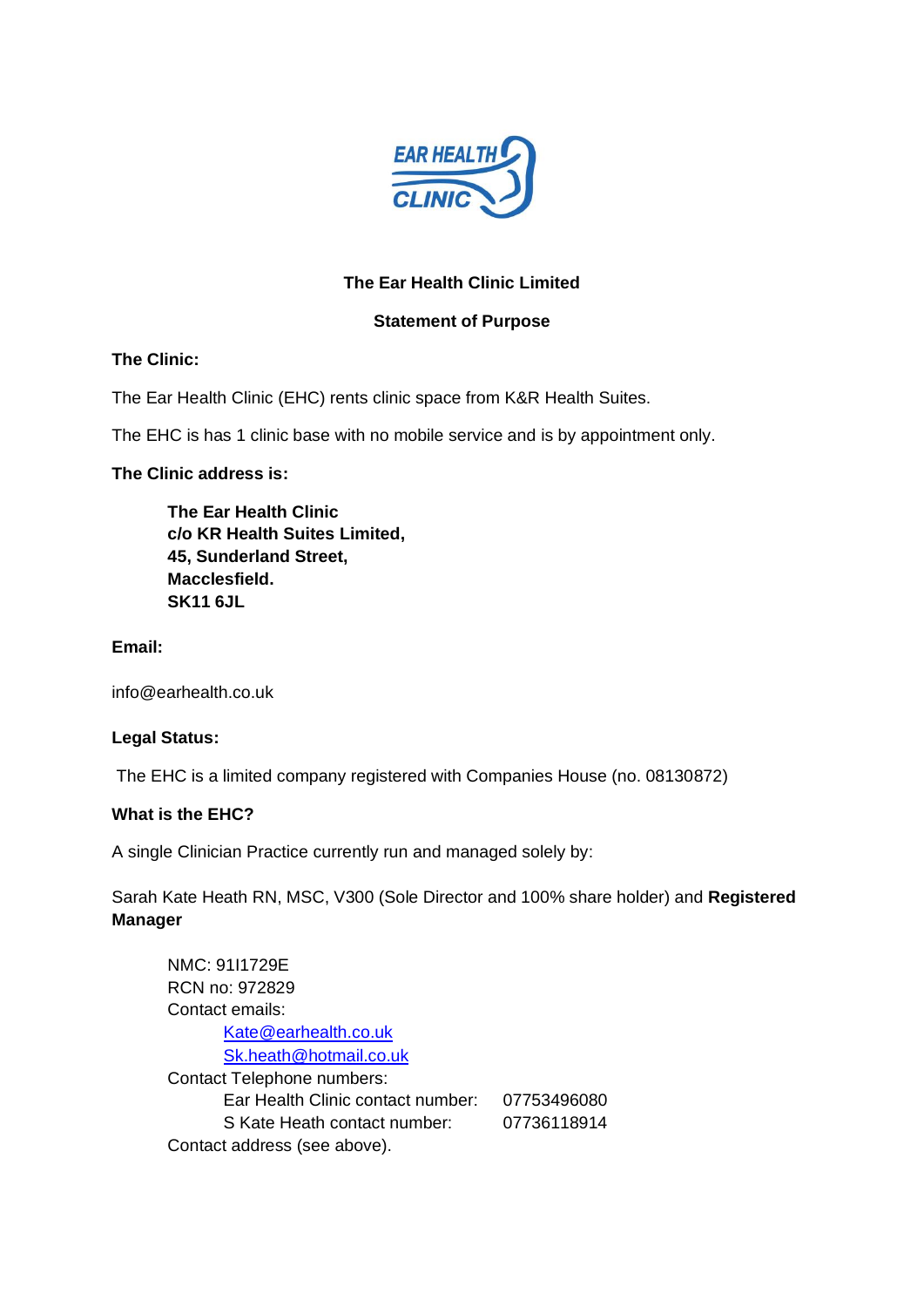# **Aims and Objectives of service:**

## **Location:**

All clinics take place at the above address. It is a ground floor location with a car park with disabled bays providing parking located behind the premises.

Patient assistance can be provided by prior arrangement. There is a wheelchair ramp and wide doorways to assist Persons of restricted mobility (PRM). In particular, those in a wheelchair.

The clinic has very close bus and rail links. The clinic is suitable for all people aged 13 years or over who have an ear disorder including those with special needs. For example:

- Physical disability
- Dementia
- Sensory impairment
- Learning difficulties or autistic disorder

The EHC provides a private service that offers prompt and affordable ear care to the whole population within the following age ranges-

- 13-17
- 18-65
- 65 and over.

The CQC service type treated at this location falls under the Doctor Consultation Service and Doctors Treatment Service, although all care is provided by a registered nurse.

# **The EHC is registered with the CQC (pending) for the Treatment of Disease, Disorder or Injury.**

#### **The Service Provided:**

The clinic has regular weekly sessions which vary in duration according to demand and these can take place from Monday to Sunday between the hours of 8am to 8pm. Available slots to book are shown online and can be discussed via text message, email and phone

Patients may request alternative times, subjective to availability.

The service consists of:

- A consultation
- An examination
- Micro-suction, (if required)
- The issuing of a prescription (if required, the pharmacy may charge a private prescription fee)
- Recommendations for future care.